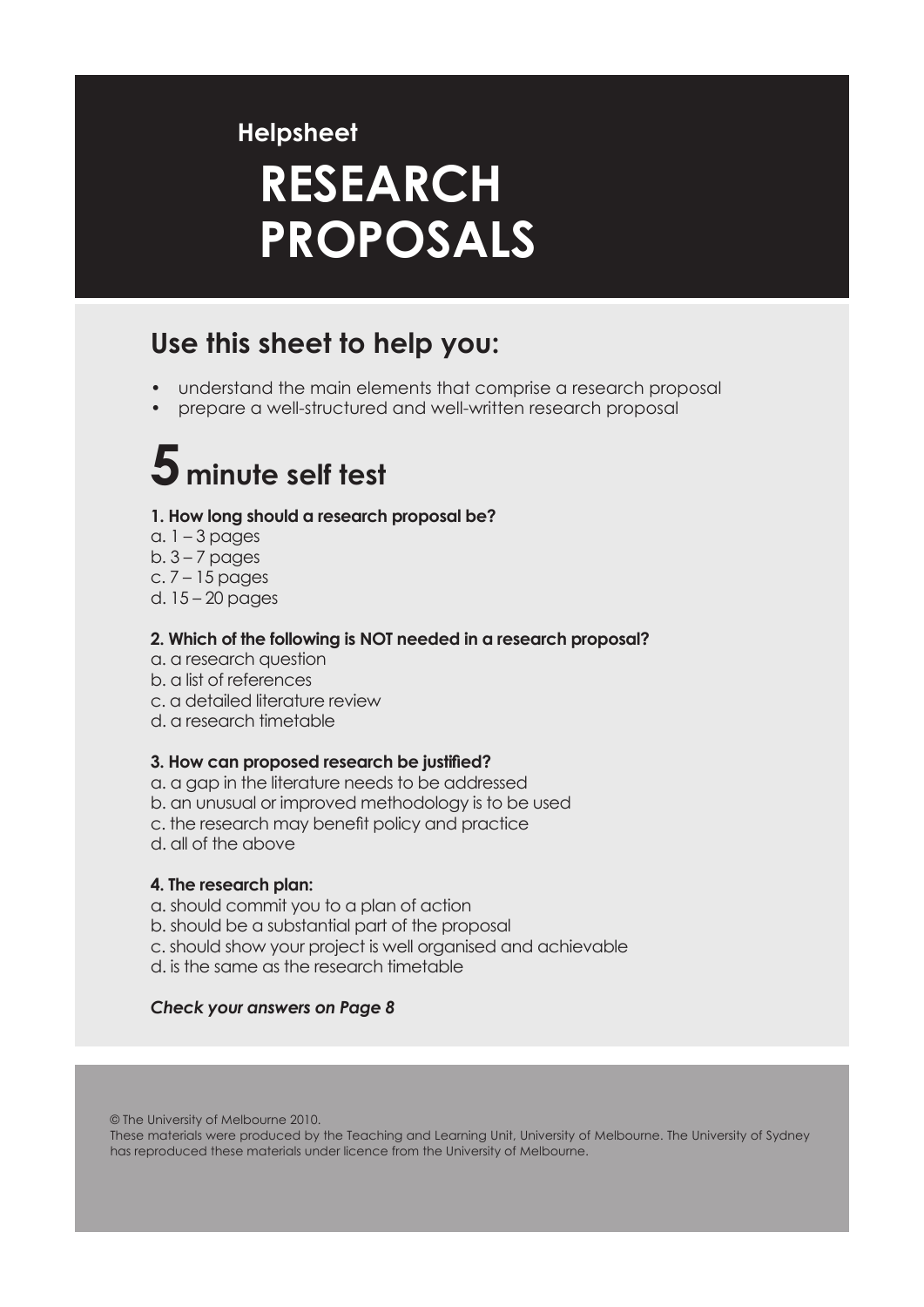### **The importance of the research proposal**

A research proposal is a document of usually three to seven pages that informs others of a proposed piece of research. This proposed research is usually a Masters or Doctorate by thesis, but it can also be work for a corporate purpose. University students usually write research proposals for academics who may eventually supervise the work based on the proposal.

A research proposal can be rejected as unsuitable or poorly designed and on the basis of this, a piece of research can be rejected. The proposal is, therefore, an important document; one that is worth spending some time on to get right.

Another reason to get the proposal right is that this can save you time in the long run. If the proposal is well-designed, it can form an outline of the thesis to follow, and ideally, can be mapped onto various parts of the final thesis.

### **The elements of the research proposal: overview**

**The following elements must be included in any proposal:**

- 1. Introduction or background to the research problem or issue, including an identification of the gap in the current research
- 2. Research question and, if possible, a thesis statement answering the question
- 3. Justification for the proposal research, i.e., why the research is needed
- 4. Preliminary literature review covering what others have already done in the area
- 5. Theoretical framework to be used in the proposed research
- 6. Statement of the contribution of the research to the general area
- 7. Proposed research methodology
- 8. Research plan and outline
- 9. Timetable of proposed research
- 10. List of references used in preparing the proposal

**The following elements may also be included in the proposal:**

- Limitations of the research (what the research is not intended to do, i.e., the scope of the research)
- Resources to be used in the research, e.g., equipment
- Statement of the means by which the research will be evaluated or tested
- Statement of where and how results of the research will be disseminated
- Background of the researcher and their suitability for the task

This helpsheet addresses the main elements listed above.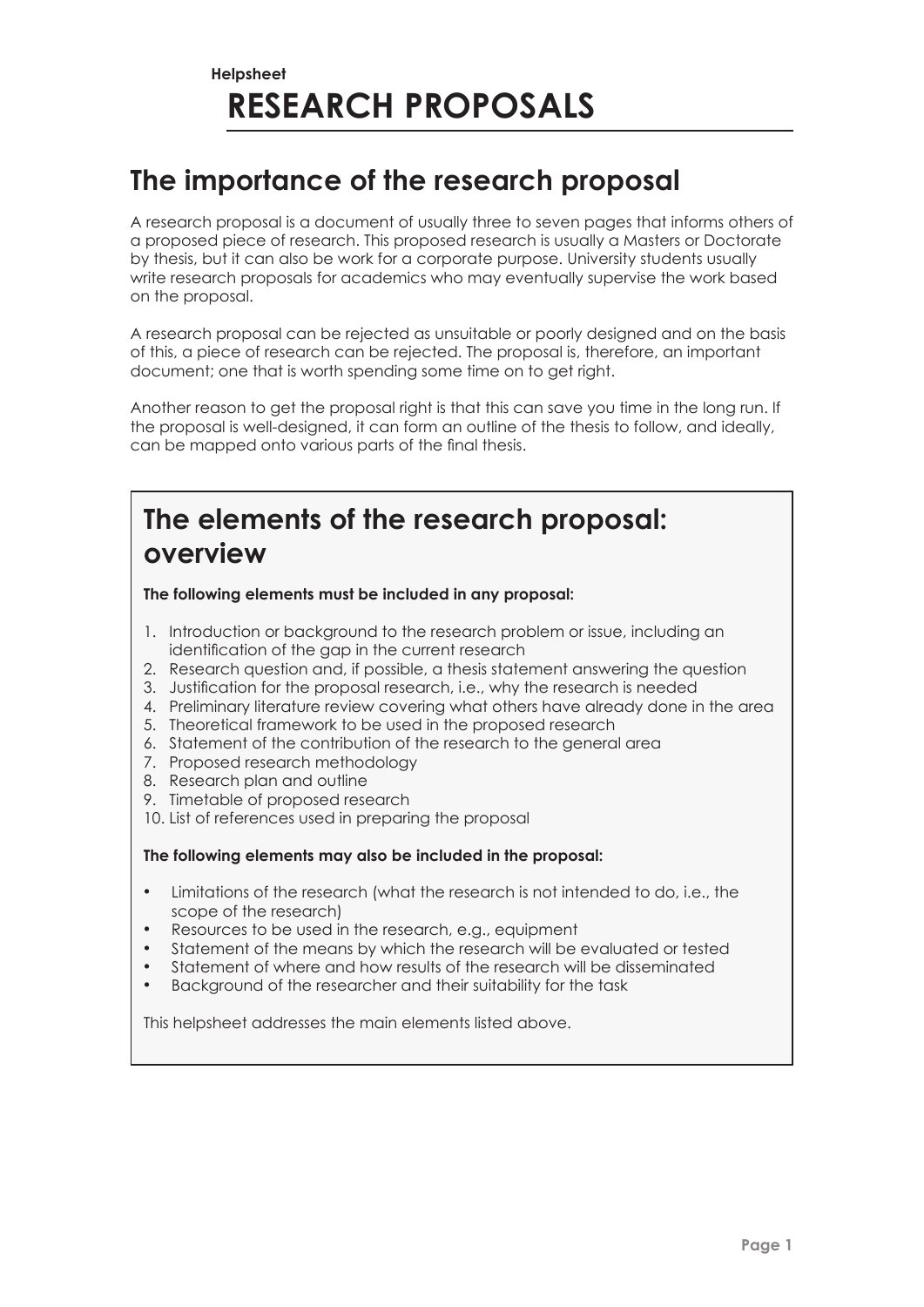### **The elements of the research proposal: detail**

### **1. Introduction**

The introduction should be as brief as possible (a paragraph or two). Whatever you do, don't ramble on for pages; you need to make this part of the proposal clear and crisp.

In the introduction, you need to give a sense of the general field of research of which your area is a part. You then need to narrow to the specific area of your concern. This should lead logically to the gap in the research that you intend to fill. When the gap is identified, a research question can then be raised. The answer to this question is called the thesis statement.

It may be helpful to think of these parts in the following way:

- The general area is a particular conversation among academics in the field of study
- The specific area is your focus on a particular part of the bigger conversation
- The gap is what you notice needs to be said in the conversation that has not been said before or that needs addressing in more detail
- The research question asks something to address the gap
- The thesis statement is your tentative or proposed answer to this question

Note that the thesis statement may only be tentative at this stage as the research has not been carried out. It is not expected in a proposal that you have an answer to your research question. This is what the thesis provides. However, it helps if you have a tentative answer. A hypothesis is useful for this purpose, though this might only be necessary for more empirical subjects (Economics, for example). (See helpsheets: Research Essentials and The Research Process).

Further points to note:

- Outline any controversies that are in the literature briefly. Further details will be covered in the literature review section
- Use simple and jargon-free language as your supervisor may not be aware of all of the language in your focus area
- The introduction must narrow down, not get wider. You must demonstrate you have command of the issues in the area and that you are focussing on a particular issue
- The introduction generally forms Sections 1.1 to 1.3 of the final thesis

#### **2. The research question**

This forms Section 1.4 of the final thesis. Note that the research question may not be a question as such, but rather a statement of a problem to be investigated.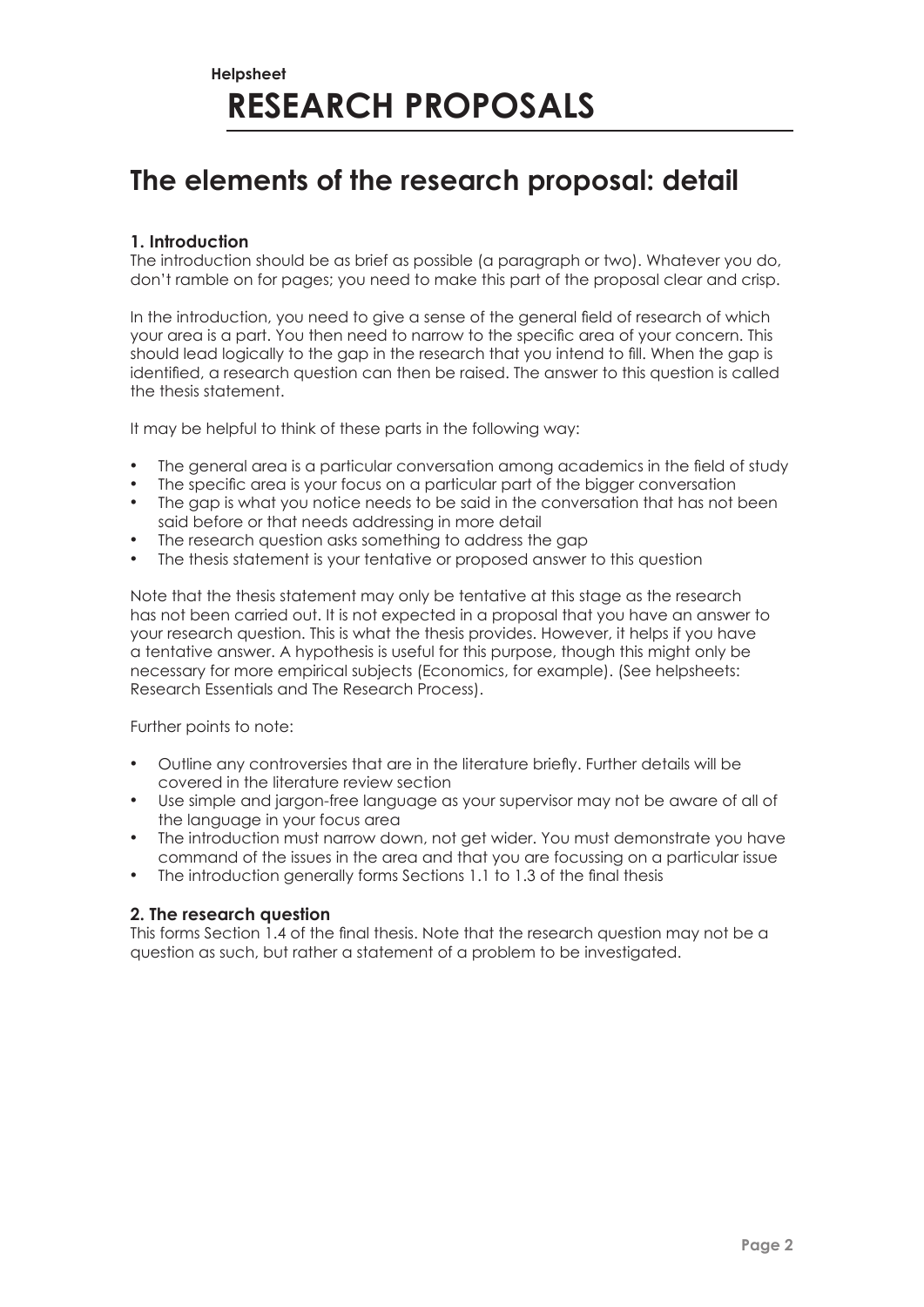

Below is an example. Note the move from a general area, to a specific area, to the gap in the research (the first italicised passage) and then to the proposed thesis statement (the second italicised passage):

According to business marketing theory, businesses are more likely to succeed if they utilise marketing management approaches or techniques. For example, the marketing concept, a cornerstone of business marketing thought, stresses the importance of determining the needs and wants of consumers and delivering the desired satisfaction more effectively and efficiently than competitors (Kotler, 1986). *Philosophies from marketing management have recently been applied to almost every industry from insurance to travel and hospital services, but not often to farming.* Concerns have been raised about the distinction which appears to exist between agricultural and business marketing theory (Bartels, 1983; Bateman, 1976; Muelenberg, 1986).

In this research proposal, the role of marketing management in agricultural marketing theory and practice is described. *It is argued that the marketing strategies of farmers are not adequately described by either the business or agricultural marketing disciplines, and a methodology for analysing the farm business marketing strategy process is outlined.* (Adapted from McLeay and Zwart, 1993)

Let's look at this more closely:

- The general area is business marketing theory
- The specific research area is marketing management concepts (especially the difference between agricultural and business marketing theory)
- The gap is the application of these concepts to the farming sector
- The research question is whether the distinction between agricultural and business marketing theory is justified in the farming sector (Section 1.4 of the final thesis.)
- The thesis statement is that neither agricultural marketing nor business marketing concepts are appropriate in the farming sector and that a new methodology is needed. This is what the research will provide. (Section 1.5 of the final thesis.)

The research question in this case is really a statement of what needs to be investigated. This is a perfectly acceptable way of putting this part of the introduction. However, it could also be phrased in the form of a question or formal hypothesis.

#### **3. Justification for the proposed research**

One page is usually sufficient for this. Perry (2003), suggests that writers need to tell the reader that the research can justified along four main criteria:

- The size of the industry/area involved
- The gaps in the literature that demand attention
- The unusual or improved methodology being used
- The benefits in terms of policy and practice (Perry, 2003)

The example provided above could clearly be justified along all criteria.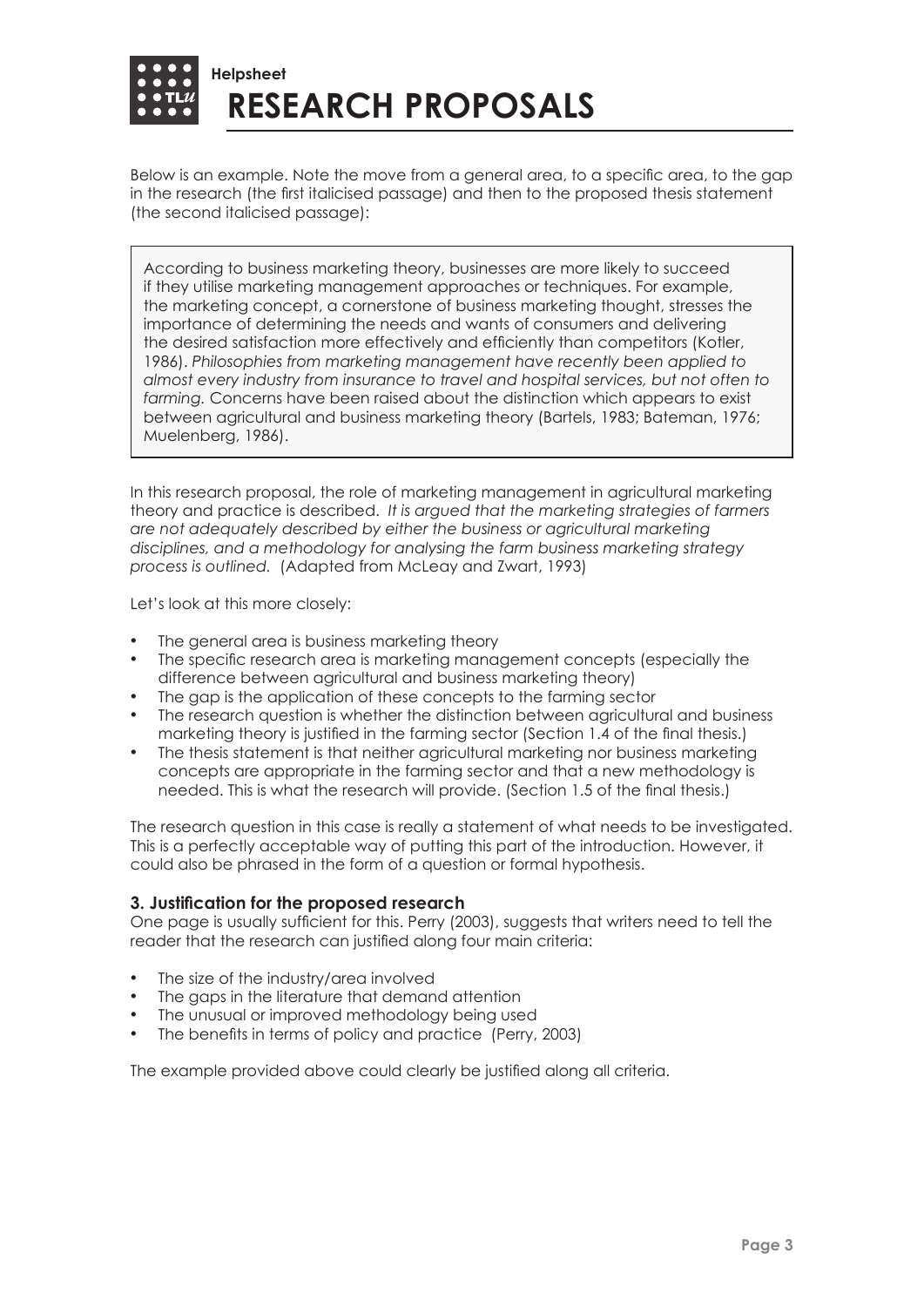#### **4. Preliminary literature review**

This is where you provide more detail about what others have done in the area, and what you propose to do. You need to write around two pages in which you cover the following:

- The major issues or schools of thought
- Gaps in the literature (in more detail than is provided in the introduction)
- Research questions and/or hypotheses which are connected carefully to the literature being reviewed
- Definitions of key terms, provided either when you introduce each idea, or in a definition sub-section
- Questions arising from the gaps that can be the focus of data collection or analysis

The preliminary literature review eventually becomes Chapter 2 of the thesis.

Perry suggests that potential candidates read a thesis in a similar area to get a feel for what is required in this section. (See also helpsheet: Literature Reviews).

An example of a preliminary literature review:

*An examination of textbook definitions of business and agricultural marketing provides the most general guide to theoretical content. Although there is no generally accepted definition of agricultural marketing, it is frequently viewed as part of the economic system (Ritson, 1986; Bateman, 1976) and is widely recognised as involving the exchange process. A typical definition is given by Shepard and Futrell (1982) who state: ' …'. By this definition, agricultural marketing theory focuses on the workings of the distribution system, and is typically viewed as a process that begins after produce leaves the farm gate. … Thus production planning is frequently excluded from the marketing process. …*

*Although there is no universally accepted definition of business marketing, it is generally accepted that business marketing, like agricultural marketing, involves the exchange process. For example, Kotler (1972, p. 12) defines marketing as: '…" … (*adapted from McLeay and Zwart, 1993)

Note how the writer refers to definitions of key terms and makes distinctions to eventually arrive at the contribution of their own research to the debate.

#### **5. Theoretical framework**

The theoretical framework usually forms the final part of the literature review section. It describes the model that you are using in the thesis to demonstrate your point. See Sekaran, 1992, Chapter 3 for a useful account of theoretical frameworks.

#### **6. Contribution of the research**

This forms Section 1.6 of the final thesis. In this section, you outline how your research will make a change to an area of study. This is different from the justification of your research. The justification explains why the research should be done. The contribution section explains how what you will do will lead to certain outcomes. You need to outline:

- The importance of the research outcome(s)
- The practical or theoretical nature of the outcome(s)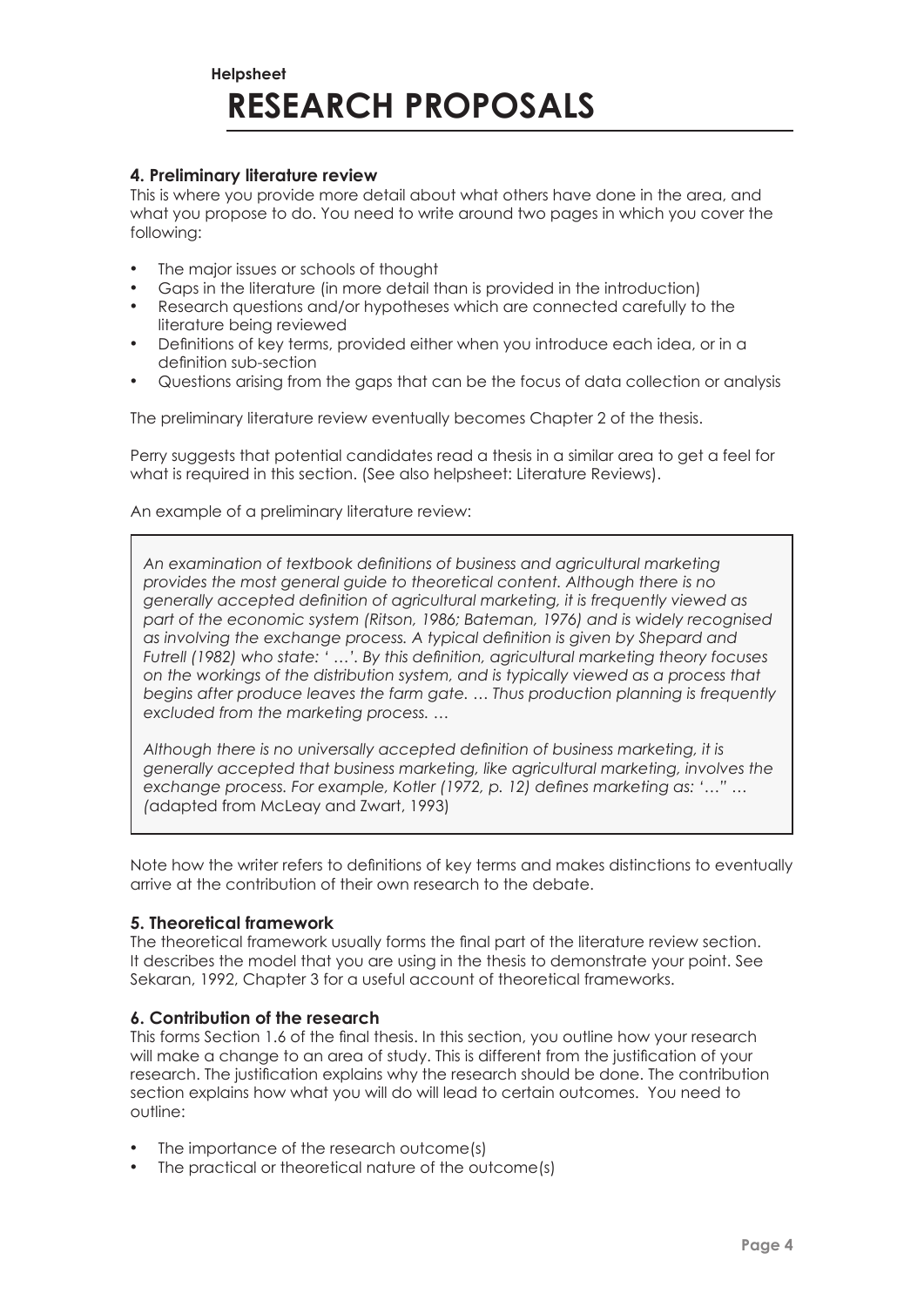The outcome could be the extension of a theoretical model to a new area, or it could be something practical such as the development of a checklist for managers.

The limitations of research section, if you have one, can go in this section. This will become Section 1.7 of the final thesis.

#### **7. Proposed research methodology**

This section should be about 1-2 pages. It forms Chapter 3 of the final thesis.

You do not have to describe the methodology to be used in great detail, but you should justify its use over other methodologies. For example, you could explain the reasons for using:

- a certain paradigm or theory
- qualitative or quantitative research
- a case study of a specific kind
- surveys, correlational experiments, field studies, specific statistical measurements, etc.
- certain dependent or independent or moderating variables (see helpsheets: The Research Process and Research Essentials)
- a particular sampling frame and the size of a sample

You could also explain how you are proposing to:

- have access to the data
- analyse the data (this is usually Chapter 4 of the thesis).

You also need to provide operational (ie. testable, or at least well-supported in the literature) definitions of key terms (see Sekaran, 1996; Perry, 2003).

#### **8. Research plan**

The research plan or outline can be discussed in conjunction with a research timetable. However, be aware that they have a different function.

The research plan or outline lists what will be covered in each chapter or section of the proposed thesis. This helps you as well as the reader as:

- it gives you a framework for the direction your proposed thesis will take
- it shows the reader the project is well-organised and achievable in the time available

You need only provide one or two lines for each. This becomes Section 1.7 of the final thesis.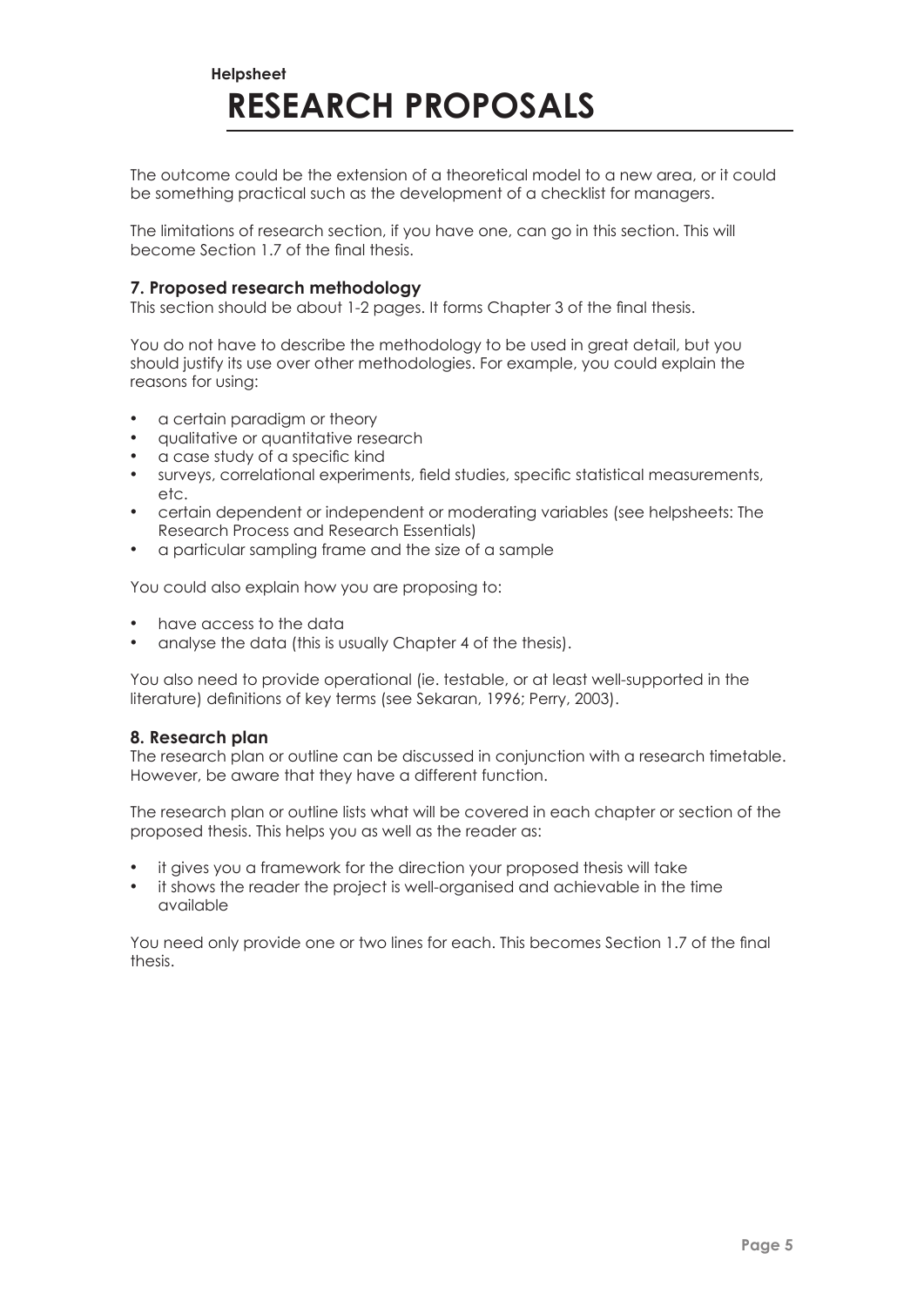### **9. Research timetable**

The timetable should indicate the weighting of each part of the proposed thesis in percentage terms, the topics covered, approximate word limit and, importantly, the approximate length of time it will take to complete them. You might consider providing a graph for convenience.

| Chapter        | <b>Topic</b>                           | $\%$ | <b>Words</b> | <b>Months</b> |
|----------------|----------------------------------------|------|--------------|---------------|
|                | Introduction                           | 5    | 3,500        | 3             |
| $\overline{2}$ | Literature Review                      | 30   | 21,000       | 6             |
| 3              | Methodology                            | 20   | 14,000       | 4             |
| 4              | Data analysis                          | 25   | 17,500       | 5             |
| 5              | Conclusions and<br><b>Implications</b> | 20   | 14,000       | 6             |
| <b>TOTAL</b>   |                                        | 100  | 70,000       | 24            |

(From Perry, 2000; see also Phillips and Pugh, 1987)

Note that:

- The timetable is approximate only, and things always take longer than you think!
- Extra time needs to be allowed for the start and finish of the project
- The timetable does not commit you to anything (though obviously it helps if you can follow it).

#### **10. List of references**

This must be provided in the usual scholarly fashion. It helps to convince your reader that your proposal is worth pursuing if you can identify literature in the field and demonstrate that you understand it. It makes a very strong impact if you can identify where there is a research gap in the literature that your proposal hopes to fill. This is your contribution to the scholarly conversation.

In-text references should be provided for all sections of the proposal with the exception of the research plan and timetable.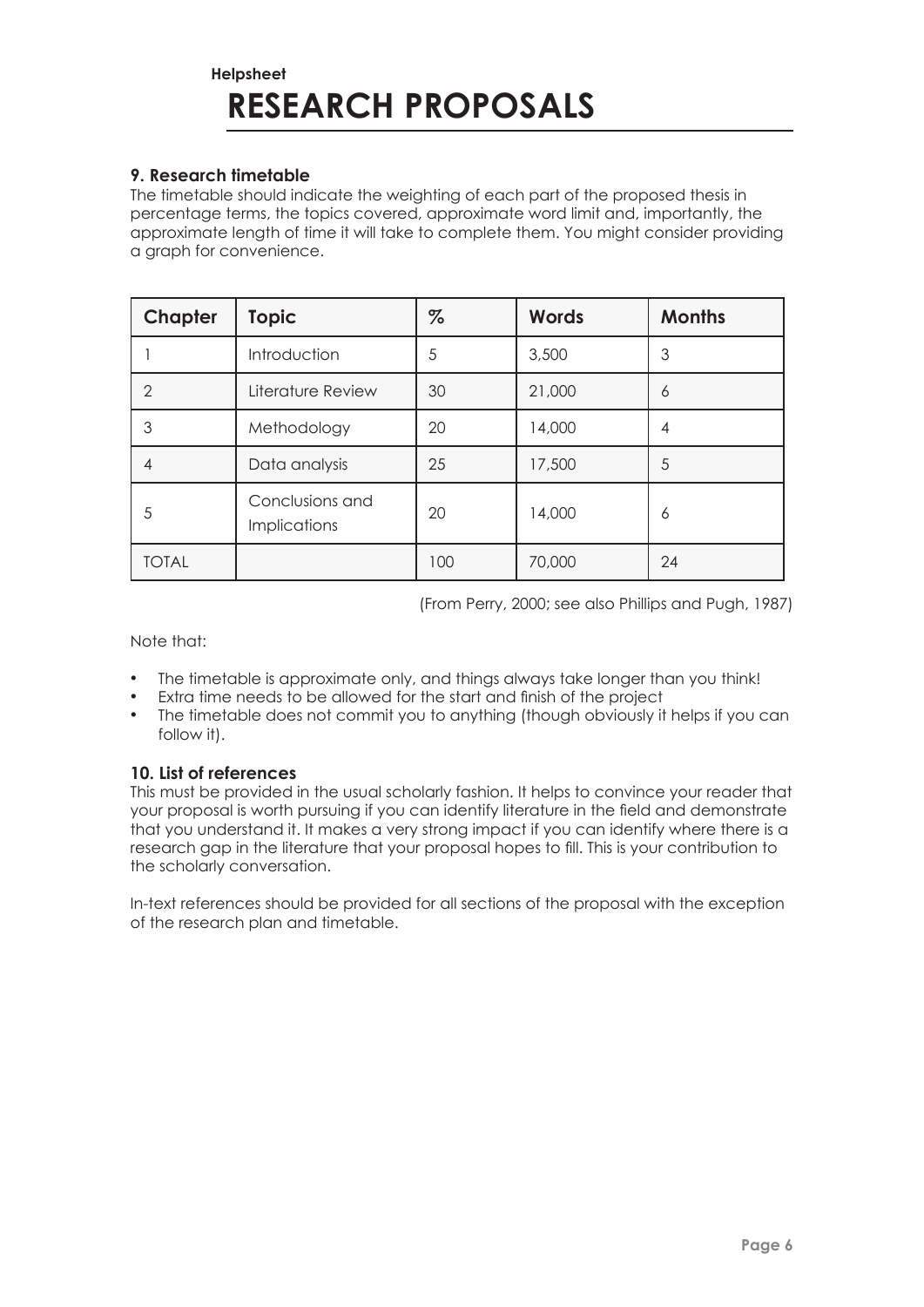# **Relationship between the proposal and final project**

Note finally that while the proposal can be mapped onto the final thesis, much work needs to be done. The proposal merely provides a shell and the thesis fills in the details. Parts of the proposal are not required in a final thesis (for example, resources and evaluation, and timetable). The order and arrangement of each document is slightly different too as the diagram below shows.

| Proposal                       | <b>Thesis/Final Project</b>     |  |
|--------------------------------|---------------------------------|--|
| 1. Introduction                | 1. Introduction                 |  |
| - General area                 | - General area                  |  |
| - Specific topic               | - Specific topic                |  |
| - Gap                          | - Gap                           |  |
| - Research Question            | - Research Question             |  |
| - Thesis Statement             | - Thesis Statement              |  |
| 2. Literature Review           | - Contribution                  |  |
| 3. Theoretical Framework       | - Thesis outline/Limitations    |  |
| 4. Methodology                 | 2. Literature Review            |  |
| 5. Contribution                | 3. Methodology                  |  |
| 6. Research Plan and Timetable | 4. Data Analysis                |  |
| 7. References                  | 5. Conclusions and Implications |  |
|                                | 6. References                   |  |
|                                | 7. Appendices                   |  |

Note that variations in the above are possible.